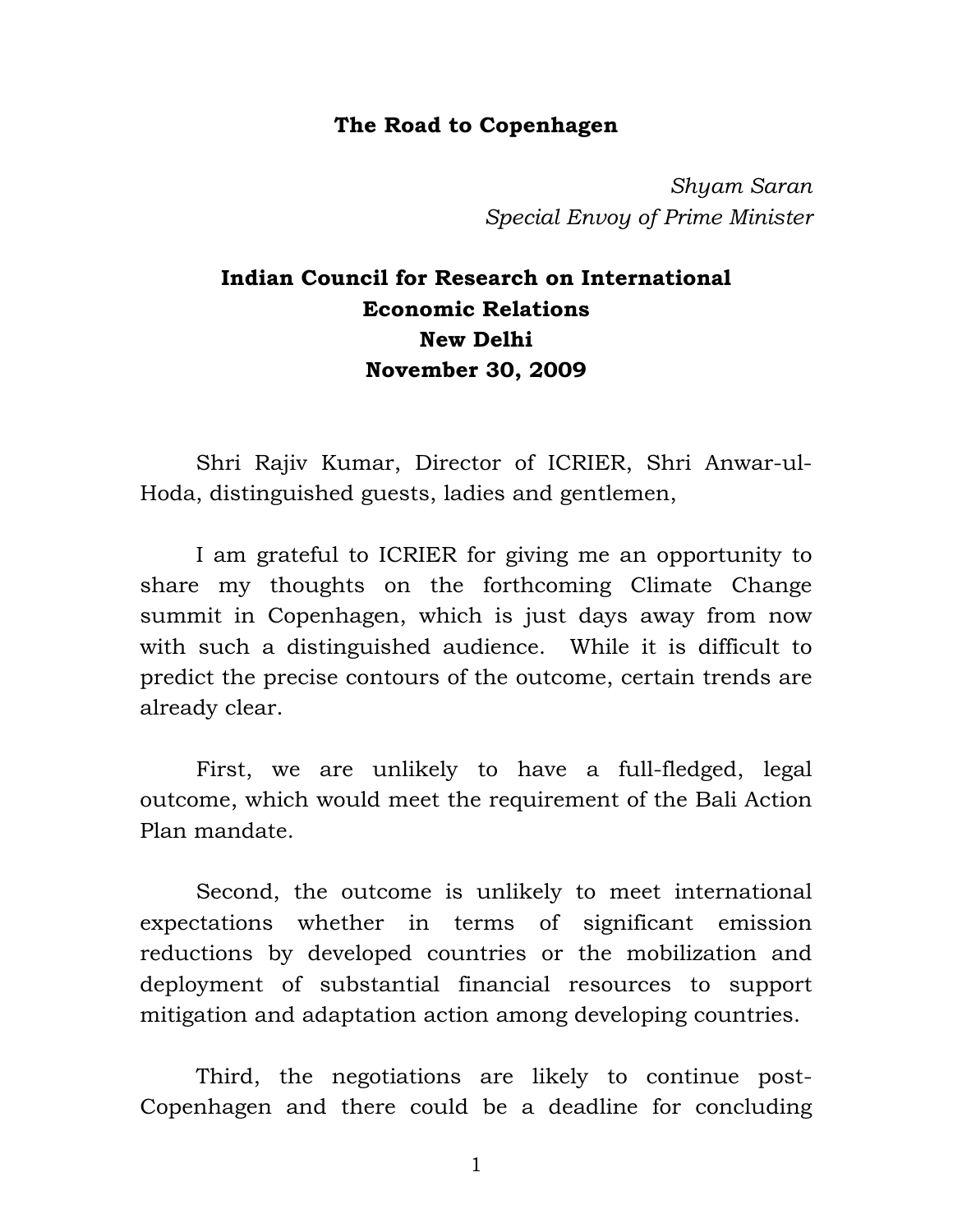them at an early date, and at least, not beyond COP-16 in Mexico in 2010.

 Why are these negotiations proving to be so difficult and complex especially if there is a general recognition that we are confronting an urgent global challenge which requires a collaborative global response?

 Those who have dealt with trade-related issues may well have a sense of déjà vu here. The earlier rounds of GATT negotiations clearly recognized development of developing countries as a central theme and tacitly accepted a nonreciprocal trade and investment regime with few obligations devolving on developing countries. Uruguay Round, in my view, marked the turning point, with a reciprocal, competitive regime replacing the old development-centered regime. Currently, the UNFCCC is the only international regime which has a differentiation favourable to developing countries. This is sought to be replaced with a reciprocity based regime. It remains to be seen how successfully this can be resisted. The problem is that Climate Change negotiations have become less about Climate Change and more about safeguarding or promoting economic interests. They are, in reality, full-fledged economic negotiations.

So what about specific issues in these negotiations?

 According to mandate given to negotiators in the Bali Action Plan adopted at COP-13 at Bali in December 2007, our objective is to enhance the implementation of the UNFCCC in respect of mitigation, adaptation, finance and technology. We also need to come up with a long-term vision for cooperative action on Climate Change.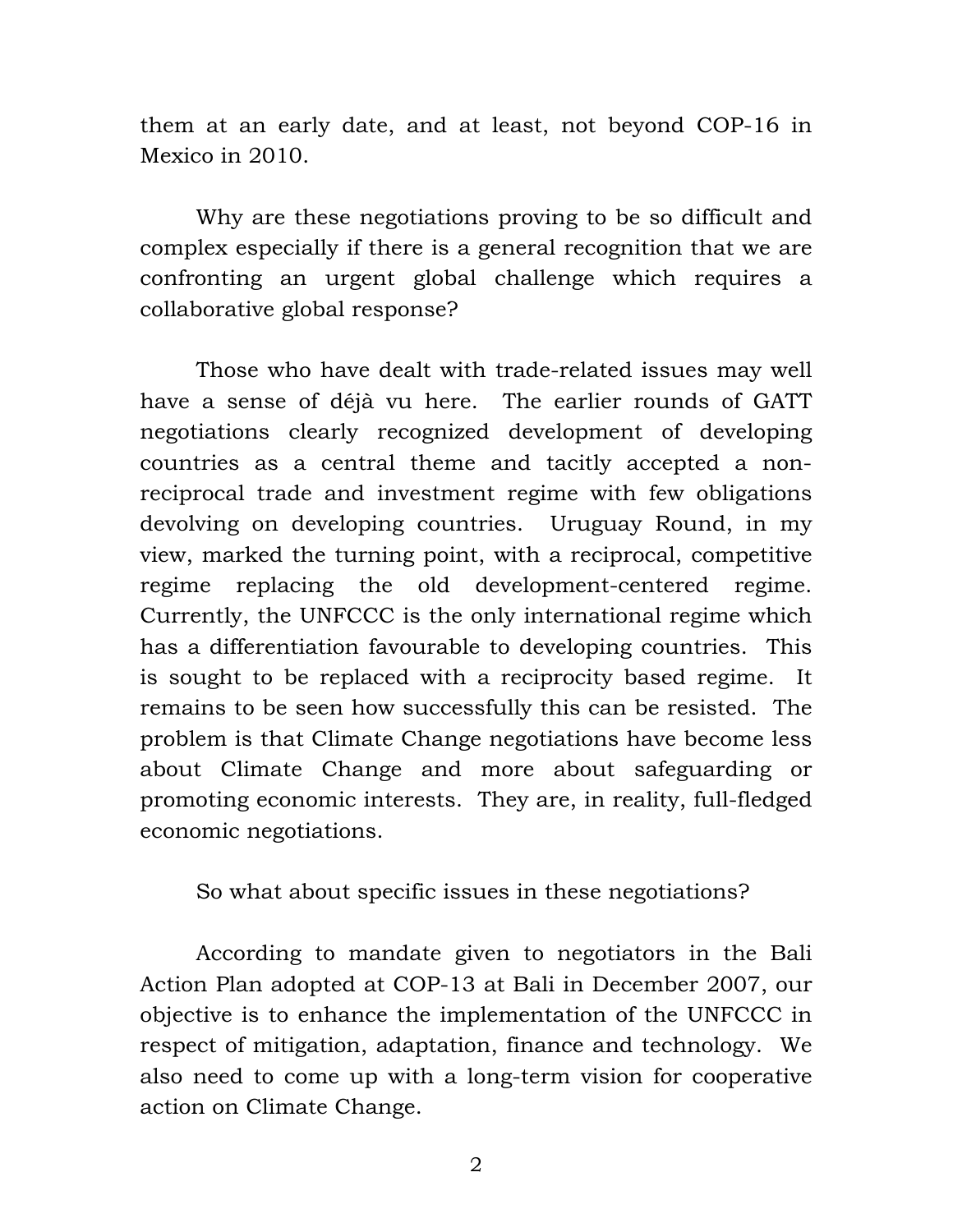As we head towards Copenhagen, where do we find ourselves on the key, outstanding issues in the multilateral negotiations?

#### **Mitigation**

 On mitigation, developed countries have yet to indicate firm emission reduction targets both for the mid-term, up to 2020, or for the long-term, up to 2050. Some indicative targets have been announced, but some are conditional upon actions by others; some have a large component dependent upon offsets, a few have a baseline which is different from 1990, which is the accepted base year in the Kyoto Protocol. The US is using 2005 as its base year.

 There is another sticking point. With the exception of the US, virtually all developed countries are parties to the Kyoto Protocol, which came into force in 1997. So are the vast majority of developing countries. The Protocol, in its first commitment period, which comes to an end in 2012 and for its subsequent second commitment period, which may end in 2020, requires quantitative emission reduction targets only from developed countries. These targets are legally binding and there is a strict compliance procedure. An adhoc working group has been meeting for the past 3 years with a mandate to determine the emission reduction targets for developed countries for the second commitment period, but there has been no progress so far. The reason advanced by the developed country parties to the Protocol is two-fold – firstly, the need for comparability with obligations to be taken by the US, which is outside the Protocol; and secondly, the importance of major developing countries such as India, China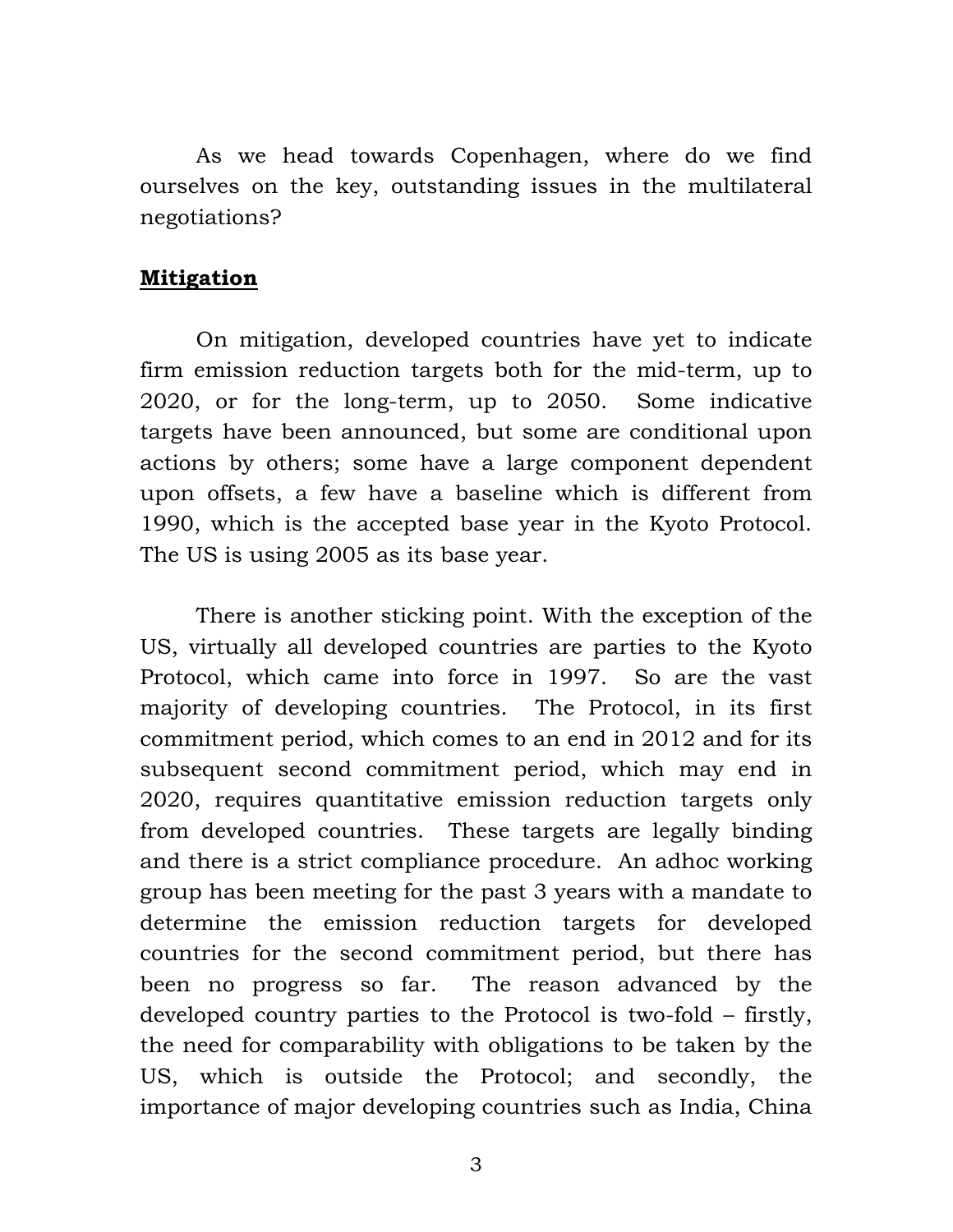South Africa and Brazil, among others, to also take on mitigation obligations. As a result, there is a major push by developed countries to put aside the Kyoto Protocol altogether in favour of a single, new instrument, which would encompass the mitigation obligations of both developed and developing states. This is being fiercely opposed by virtually all developing countries who insist that the Kyoto Protocol remains fully valid and that developed countries incorporate their emission reduction targets in the Protocol format. As for the US, it is being argued that they should, in an appropriate form, assume comparable obligations, if they are reluctant to join the Protocol.

 The status of the Kyoto Protocol and the nature and scale of emission reduction commitments, which developed countries will assume, could be significant sticking points at Copenhagen.

 Let me say a word about developing country obligations for mitigation. As you are probably aware, the UN Framework Convention on Climate Change (UNFCCC) does not require any mitigation obligations from developing countries. The reason for this is an acknowledgement that climate change is taking place as a result of cumulative accumulated emissions in the atmosphere, for which the industrialized world is mostly responsible. This aspect of historical responsibility, coupled with higher economic capacity, lies behind the well-known principle of "common but differentiated responsibilities and respective capabilities". Nevertheless, developing countries may voluntarily take on mitigation actions which must, however, be supported by finance and technology from developed countries. The legal position, therefore is as follows: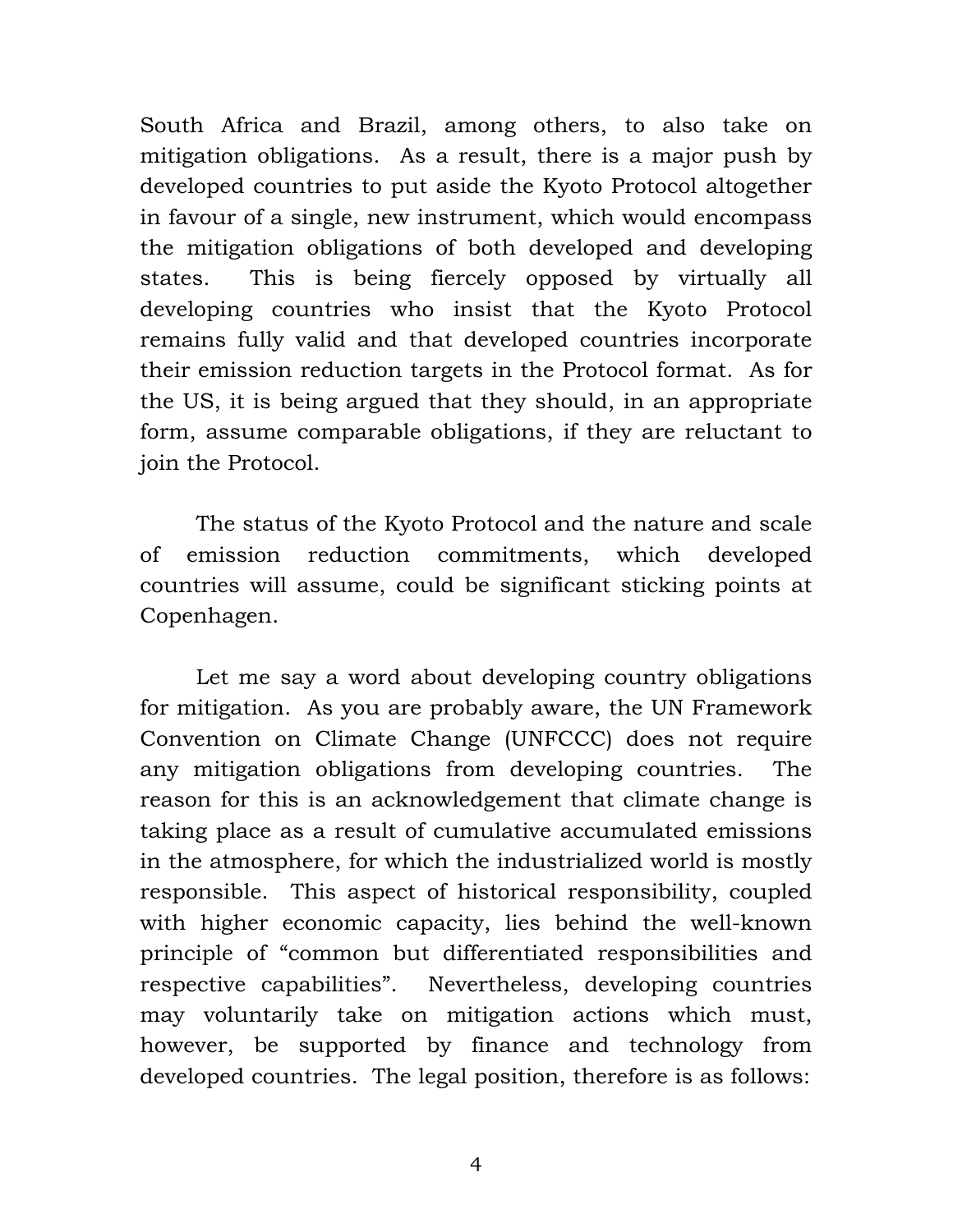Developed countries are required to take unconditional economy wide emission reduction commitments; developing countries may take on specific mitigation actions, but supported by finance and technology. These are not economywide; these are not unconditional. This distinction, as you would appreciate, is both legally and operationally significant.

 One of the major challenges we will face at Copenhagen will be a determined attempt by several developed countries, to translate their high decibel campaign against so-called advanced developing countries like China and India, into an erosion, if not elimination of this key distinction between developed and developing countries. Countries like the US and Japan have made their emission reductions conditional upon comparable obligations being undertaken by major developing countries. The European Union wants the latter to commit to a significant and quantitative deviation from business as usual emissions trajectory. One of the reasons why the Kyoto Protocol has now become inconvenient is precisely because it does not allow the imposition of emission targets on developing countries. The Australian proposal for a "schedule" based approach is an attempt to prescribe a uniform legal framework which would reflect the mitigation obligations of both developed and developing countries, even though the nature and scale of the obligations may be different. The bottom line here is that mitigation obligations must devolve on both categories. This is what we are trying to resist even though we are willing to undertake unilateral mitigation actions and report them to the UNFCCC as part of our National Communications or NATCOMs. It is only in case of supported mitigation actions, that we are prepared to accept a measure of "obligation" or accountability, but these cannot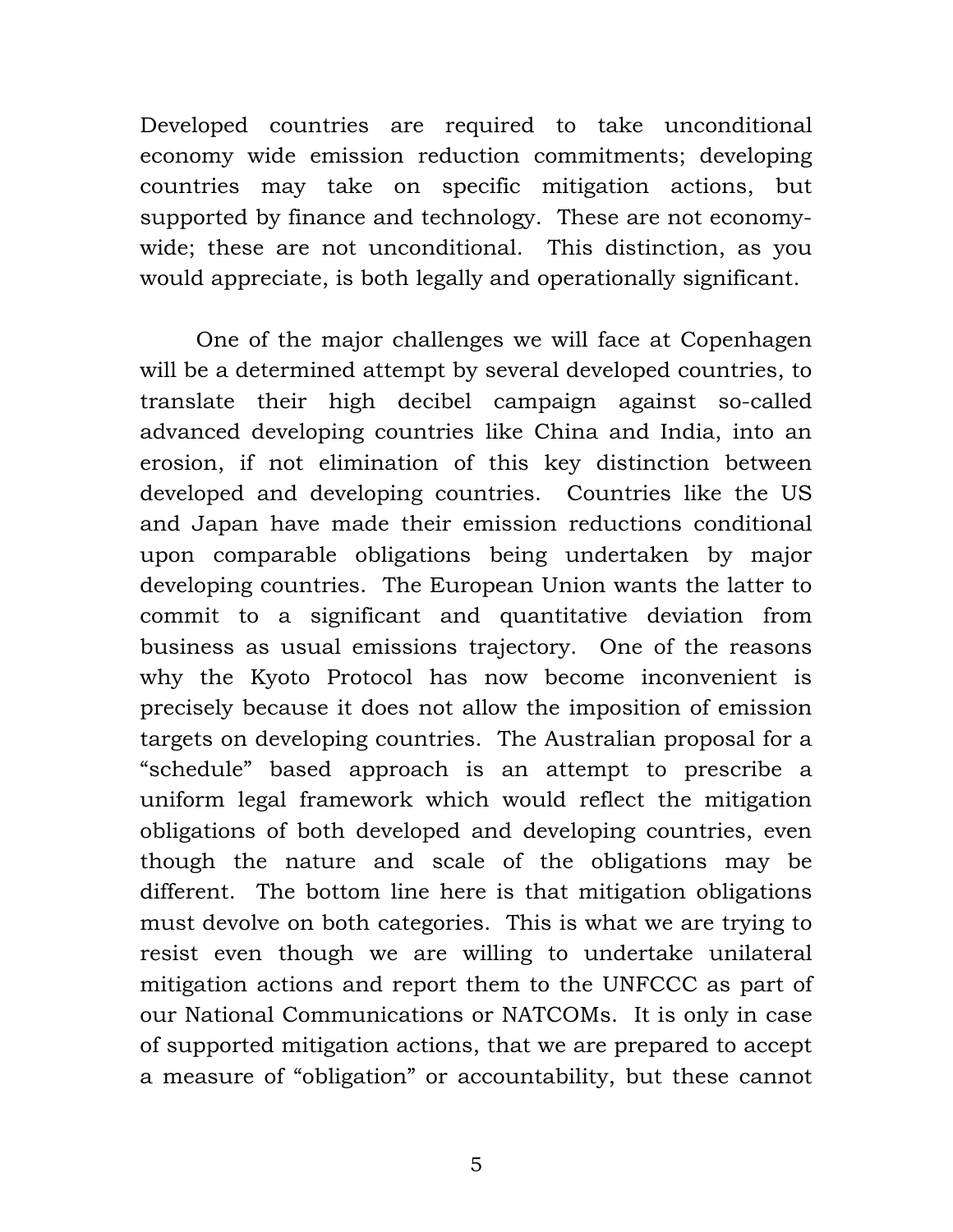be in the nature of economy-wide measures. Squaring this circle will be difficult.

 I have dwelt at length on the mitigation issue because it is the most controversial and there is a possibility that it may stall achieving closure at Copenhagen.

## **Adaptation**

 Thanks to the efforts of developing countries and in particular the efforts of the small island developing states and the LDCs, adaptation is receiving higher priority but, of course, not on terms equal to mitigation. It may be reasonably argued that for developing countries, adaptation to Climate Change is a challenge bigger than mitigation. Even if, by some miracle, emissions, worldwide became zero tomorrow, the impact of climate change would continue into the future, since Climate Change is the result not of current emissions but of accumulated emissions in the atmosphere. This stock of emissions will reduce only gradually.

 While the importance of adaptation for developing countries has been acknowledged, the Copenhagen Summit will probably result in the deployment of funds to meet the requirement of the most vulnerable countries, including the SIDs and LDCs. The needs of countries like India, which have numerically much larger vulnerable populations, will probably go unaddressed because there will simply not be enough funds to go around. We are already meeting our current adaptations requirements by spending an estimated 2% to 2.5% of our GDP annually. This figure is likely to go up steadily as the impact of Climate Change becomes steadily more widespread.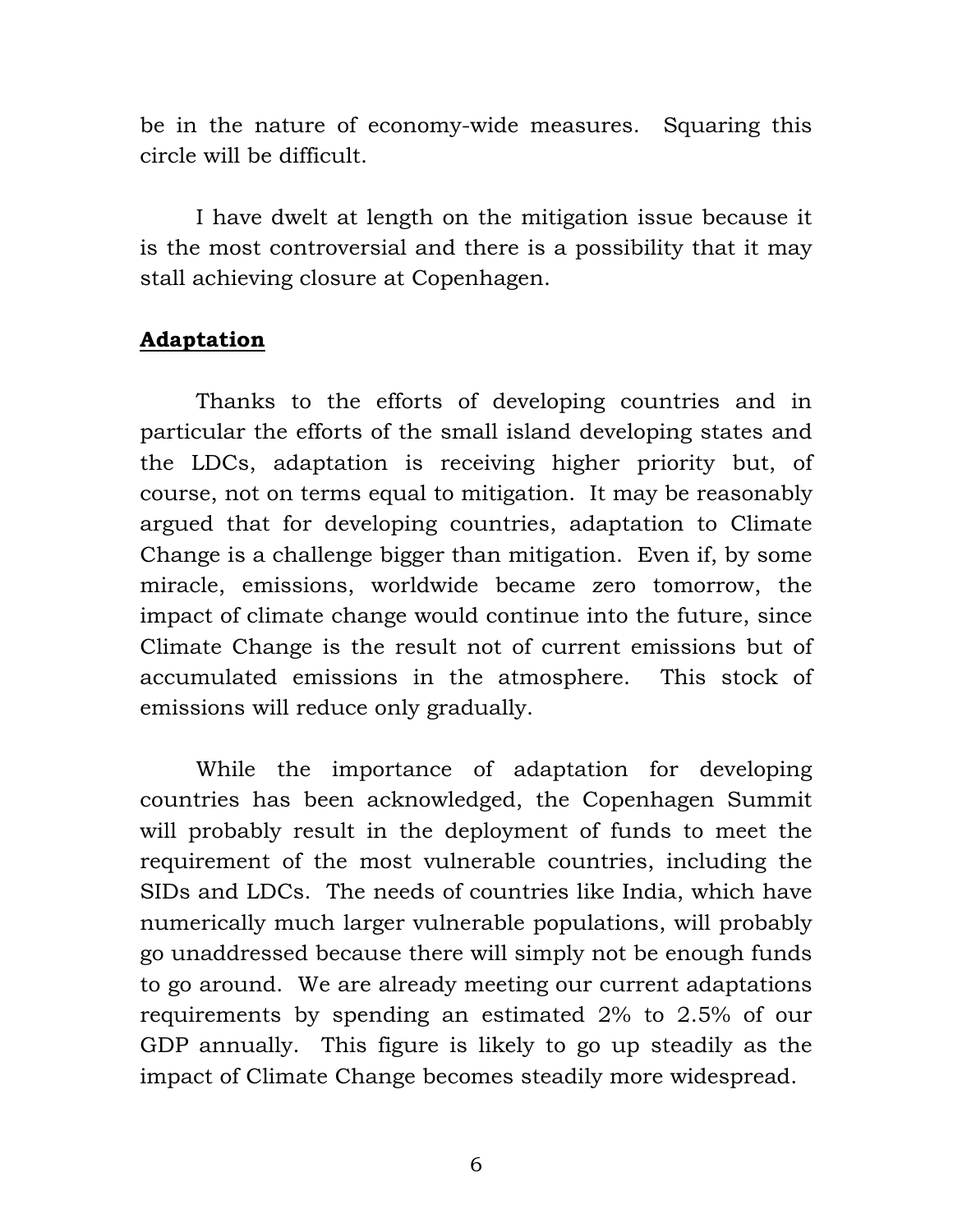### **Finance**

 Along with mitigation, finance is the most critical issue in the negotiations. The legal position in the UNFCCC is clear. The mitigation actions of developing countries as well as their adaptation needs must be financed by developed countries through a financing mechanism to be set up under the UNFCCC. These financial transfers are not in the nature of ODA. They represent the entitlement of developing countries on account of historical responsibility of

developed countries for Climate Change. To put it more bluntly, "the polluter must pay." Furthermore, there is also the aspect of capacity to pay.

 Unfortunately, the finance debate in the multilateral negotiations has gone off at a tangent. Developed countries are unable to shed the donor-recipient mindset and continue to look upon financial transfer as a category of aid to poorer countries. Of the figures announced so far, such as \$100 billion by 2020 by UK PM Gordon Brown, or pound 100 billion by EU, only 10-15% would be through public sources. The rest is essentially in the nature of market flows, based on CDM or on offsets. It has also been made obvious that virtually all the publicly raised resources could be for meeting adaptation needs (which cannot by their very nature be met from market mechanism) and that, too, with priority for SIDs and LDCs. At the recently concluded Commonwealth Summit, the U.K., supported by Australia and Canada, announced that they would support a "fast start fund" of \$ 10 billion per annum for the next 3 years to support climate action in developing countries, with priority to LDCs and SIDs. The guidelines for disbursement remain to be worked out.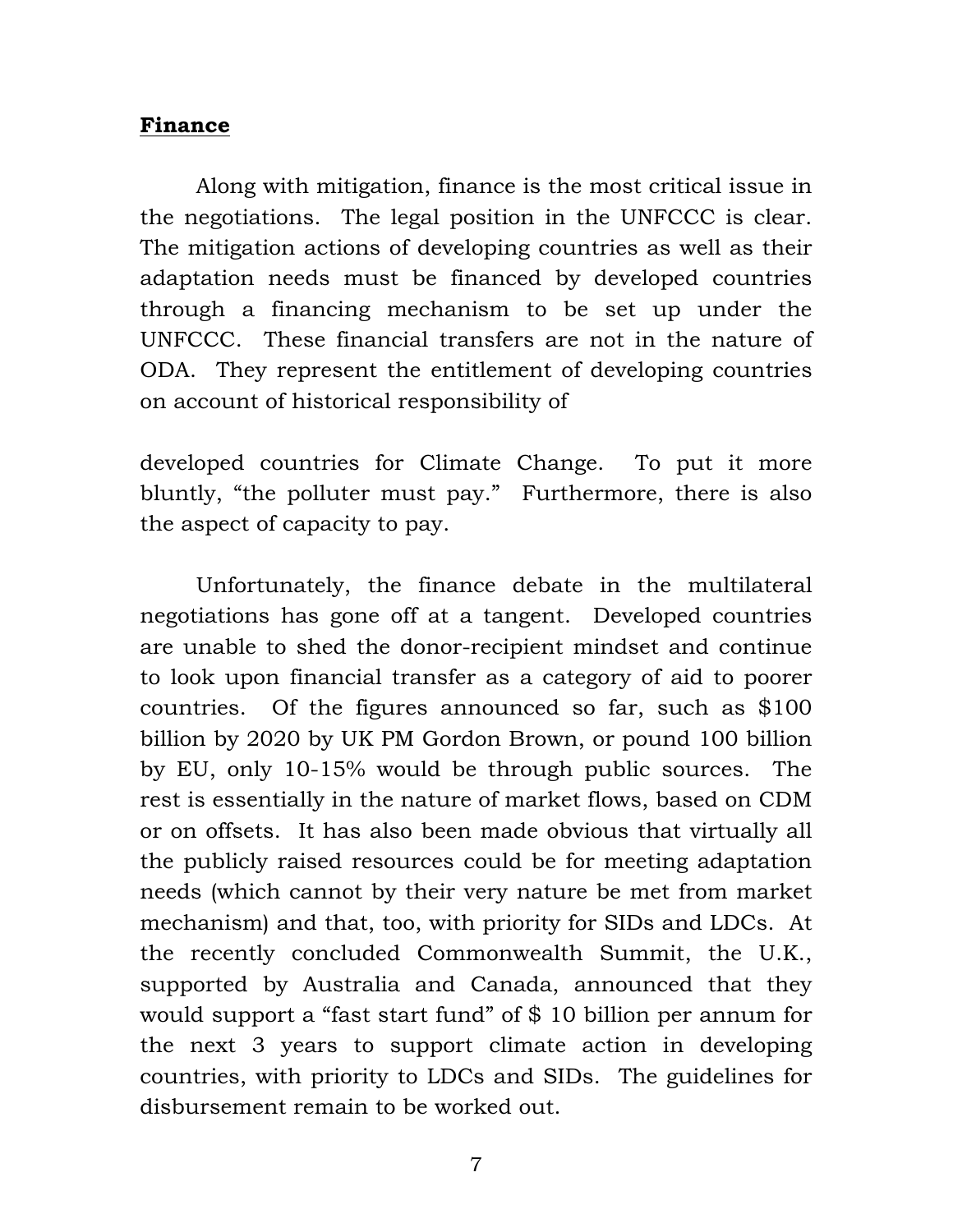Some funding may be made available for adaptation and mitigation in other developing countries through funds set up in multilateral development banks such as the World Bank. Of course, these would not meet the criteria laid down in the UNFCCC, since they would be in the nature of mostly loans and will be subject to the governing structure of the lending institution itself. It is for this reason that developing countries have argued that MDB finance cannot be taken as a fulfillment of the legal obligation of developed countries to make financial resources available to developing countries as their entitlement under the Climate Convention.

 Let us look at what may be possible to obtain through the much talked about market mechanism i.e. the carbon market. The size of the market and the price of carbon will depend upon how ambitious emission reduction targets are and how predictable their enforcement would be. Therefore, a legal basis and enforcement, would be the minimum requirement for a stable, predictable and expanding carbon market. Only then would there be an incentive for companies in industrial countries to seek cheaper options through offsets in developing countries. On this score, the Copenhagen outcome, especially if it is not legally binding, will fall short and less strict targets will deliver an unattractive price of carbon.

 Currently, the Clean Development Mechanism (CDM) is the main channel for companies in the industrialized world to seek cheaper offsets in developing countries. India has been one of the major beneficiaries of the CMD. If, however, the Kyoto Protocol is put aside and emissions targets of developed countries are only political commitments, which are not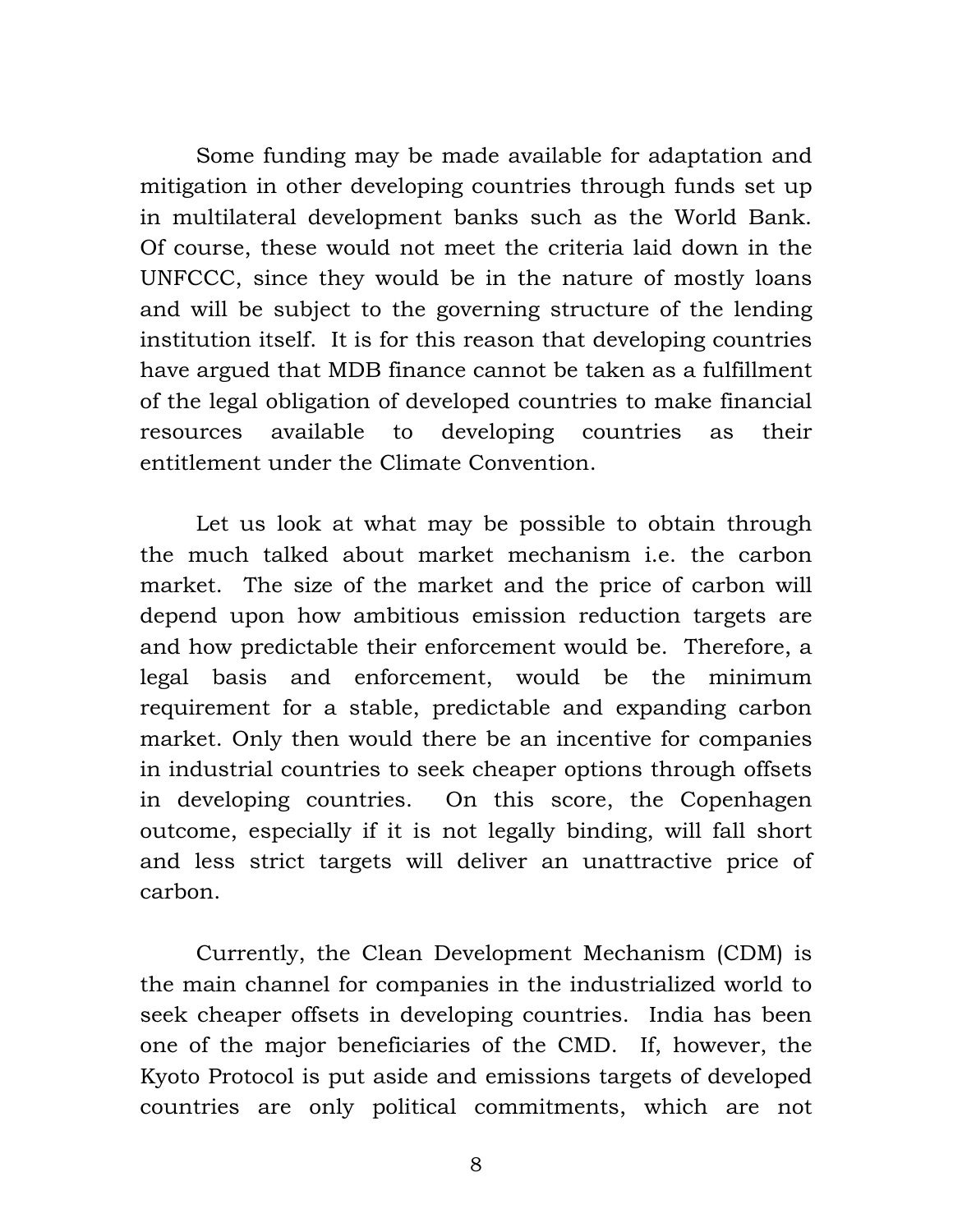enforceable, then the CDM will become an uncertain and risky instrument. In any event, the EU has indicated that major developing countries like India should be phased out of CDM to give a chance to other developing countries. In which case, this source of market financing may well be closed to us. Then, what is the alternative?

 Developed countries are pushing the idea of "offsets" based on internationally prescribed sectoral norms. Thus, a country may earn sectoral credits by performing better than the prescribed norms in terms of emissions. These offsets could be purchased by developed country companies to offset their mitigation responsibilities from developing countries. The problem for a country like India is the very diverse character of most sectors, which include a large proportion of SMEs. They may not be carbon-efficient but may have other strengths that make them competitive. They will be adversely impacted by any internationally prescribed sector wide emission norm.

 The other danger, of course, is the sectoral standards, once given international recognition, cold well become the basis of which countries may levy "border measures."

 Therefore, it appears to us that, on present indications, there is little additionality, in terms of economic benefits, that appears possible from Copenhagen. Rather there is a real risk that India's economic prospects may be further constrained.

#### **Technology**

 Let us now turn to the 4th pillar of the Bali Action Plan i.e. technology and see where the negotiations are leading us.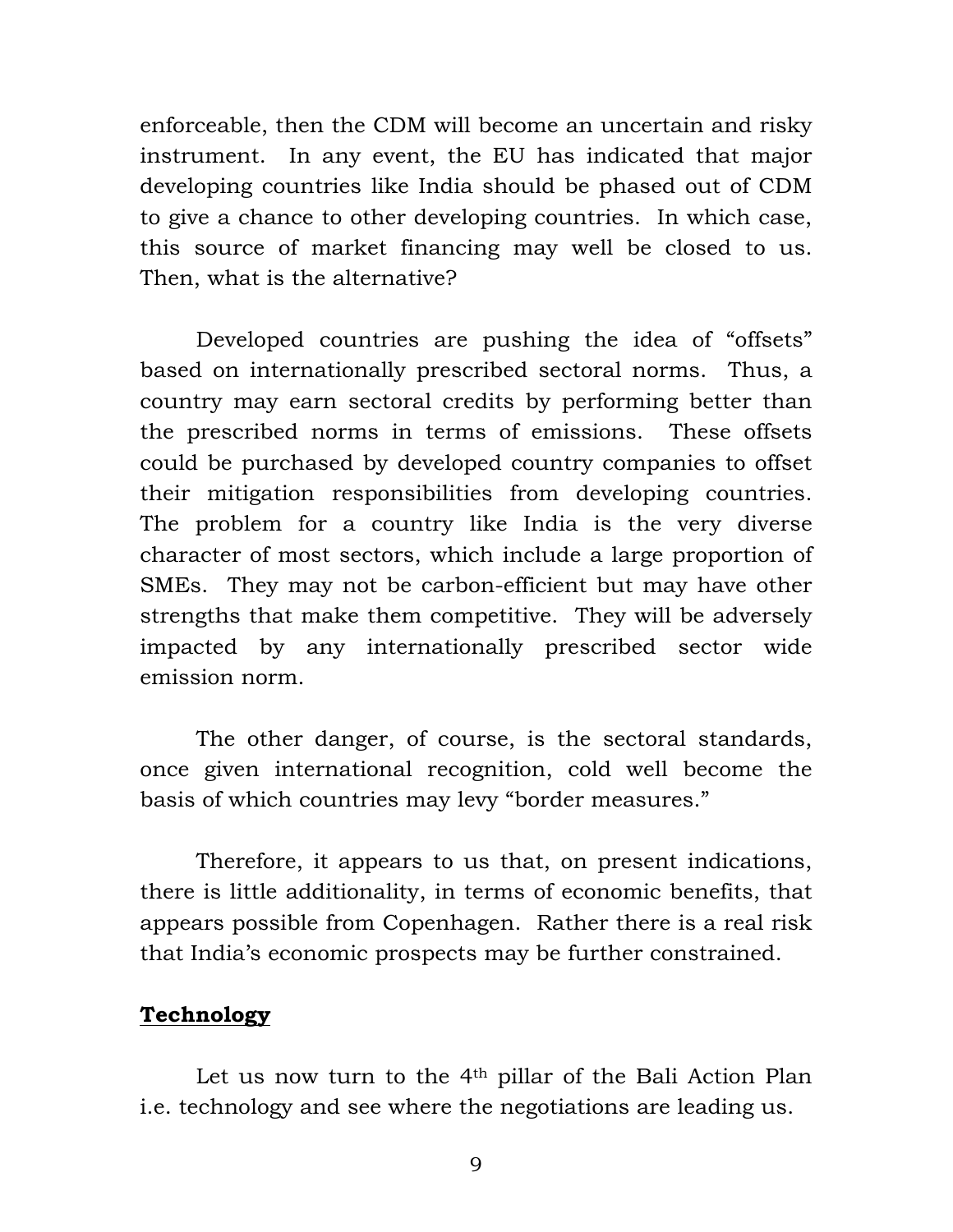In the UNFCCC and the Bali Action Plan, the developed countries have acknowledged their commitment to transfer technology to and support capacity building in developing countries to enable them to meet the challenge of Climate Change. However, most developed countries regard the "transfer" obligation as unrealistic, since most relevant technologies are in private hands. They are willing to assist with capacity building and to engage in collaboration, research and development, but are not prepared to go beyond this. On our side, we have argued that if Climate Change is an overarching global challenge, then it is logical to ensure the most rapid and widespread diffusion of existing climate friendly technologies. This can be done through an adjustment of the IPR regime in respect to such technologies. It may be possible to set in place a global mechanism for the purchase or licensing of such technologies and make them available as public goods.

 Another suggestion from our side is that both developed and developing countries, particularly those with significant S&T capabilities, create a global platform for collaborative R&D into transformational technologies for the future. These technologies that emerge could then be made available as public goods. This, too, has not found much resonance.

 It is our expectation that we will obtain a modest technology package at Copenhagen, but this would fall far short of a significant global response to an urgent and compelling global challenge.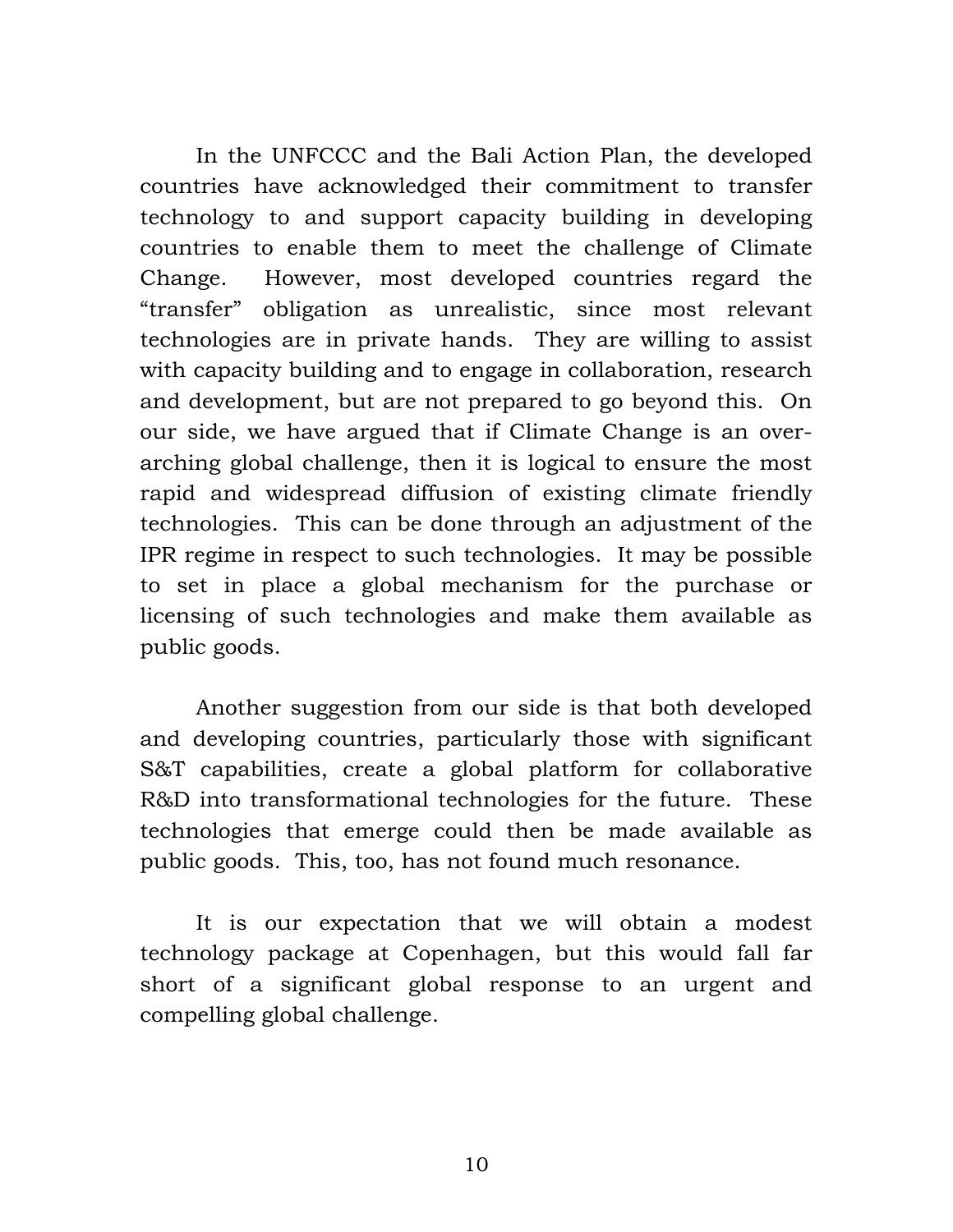#### **Long Term Vision**

 The Bali Action Plan also calls for adoption of a long-term vision for cooperation on Climate Change. This is likely to be somewhat sparse given the modest results so far in the negotiations. Here, the effort is to obtain endorsement of a global emission reduction target. This is expressed as a 2˚ C limit on global temperature rise, a cap at 450 ppm on accumulated emissions in the atmosphere, or a 50% cut in global emissions by 2050. This is accompanied by most developed countries, including the US, announcing their goals by 2050 – usually in the range of 80%-85%. Simple arithmetic would reveal that unless developing countries assume the residual and significant emission reduction obligations, to the order of 20%-40% by 2050 with 1990 as the base year the global target would be unachievable. This would imply that our per capita emissions may have to halve from the already low figure of 1.1 tonnes of  $CO<sub>2</sub>$ . This would place an enormous economic burden on us especially as we have seen, there is no significant global support in sight in terms of either finance or technology. Many people in our country do not appreciate this dimension of the issue, when they criticize our negotiators for being obstinate or inflexible. We would like to see an ambitious target for global emission reduction. That is in our interest since we are going to be the most impacted by the consequences of Climate Change. But, we would like, at the same time, a clear understanding that in achieving such a goal, the principle of equity and equitable burden sharing will be scrupulously observed. The planetary atmosphere represents a global commons and every citizen of the globe must have equal entitlement to the atmosphere space. Long term convergence of emissions is the only equitable basis on which we can build a sustainable agreement.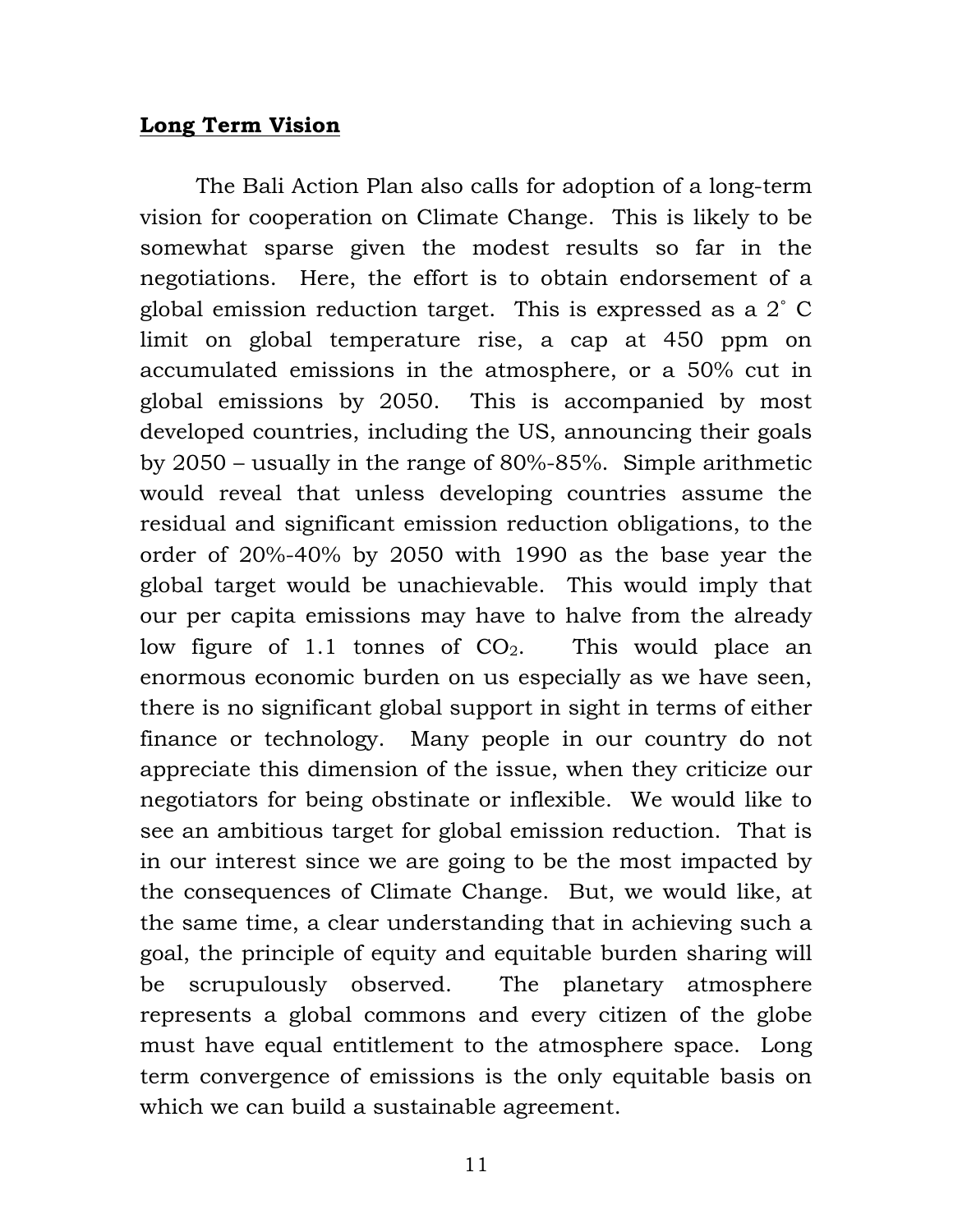### **Outlook for Copenhagen**

 So, where do we go from here with Copenhagen round the corner? Developed countries have given notice that they cannot sign on to a legally binding outcome since there are still several outstanding issues that remain unresolved. It is also being argued that since the US Climate Change legislation is not yet in place, it will not be possible to include the US in a legally binding agreement. Therefore, a stop gap arrangement is proposed, i.e. a politically binding agreement at Copenhagen, incorporating substantive commitments on all aspects of the Bali Action Plan, to the extent that consensus has been reached and with a promise to deliver a legally binding agreement with a specified time frame. Will this fly? What is India's position?

 India, along with other developing countries, has argued that we should continue to negotiate in good faith for a legally binding outcome since we still have more than a week of negotiating time available to us when COP-15 convenes in Copenhagen. If we are unable to achieve closure, then we could take a call on what kind of outcome we should settle for. Should we merely agree to continue our negotiations post-Copenhagen until agreement is reached? Or do we record what we have been able to agree upon and spell out the outstanding issues that would be subject to further negotiations? What should be the template for those subsequent negotiations? These are difficult questions to answer at this time. However, one thing that we are clear about, and this happens to be the view of virtually all developing states, that the Copenhagen should not become the new and diminished basis for the subsequent negotiations. It